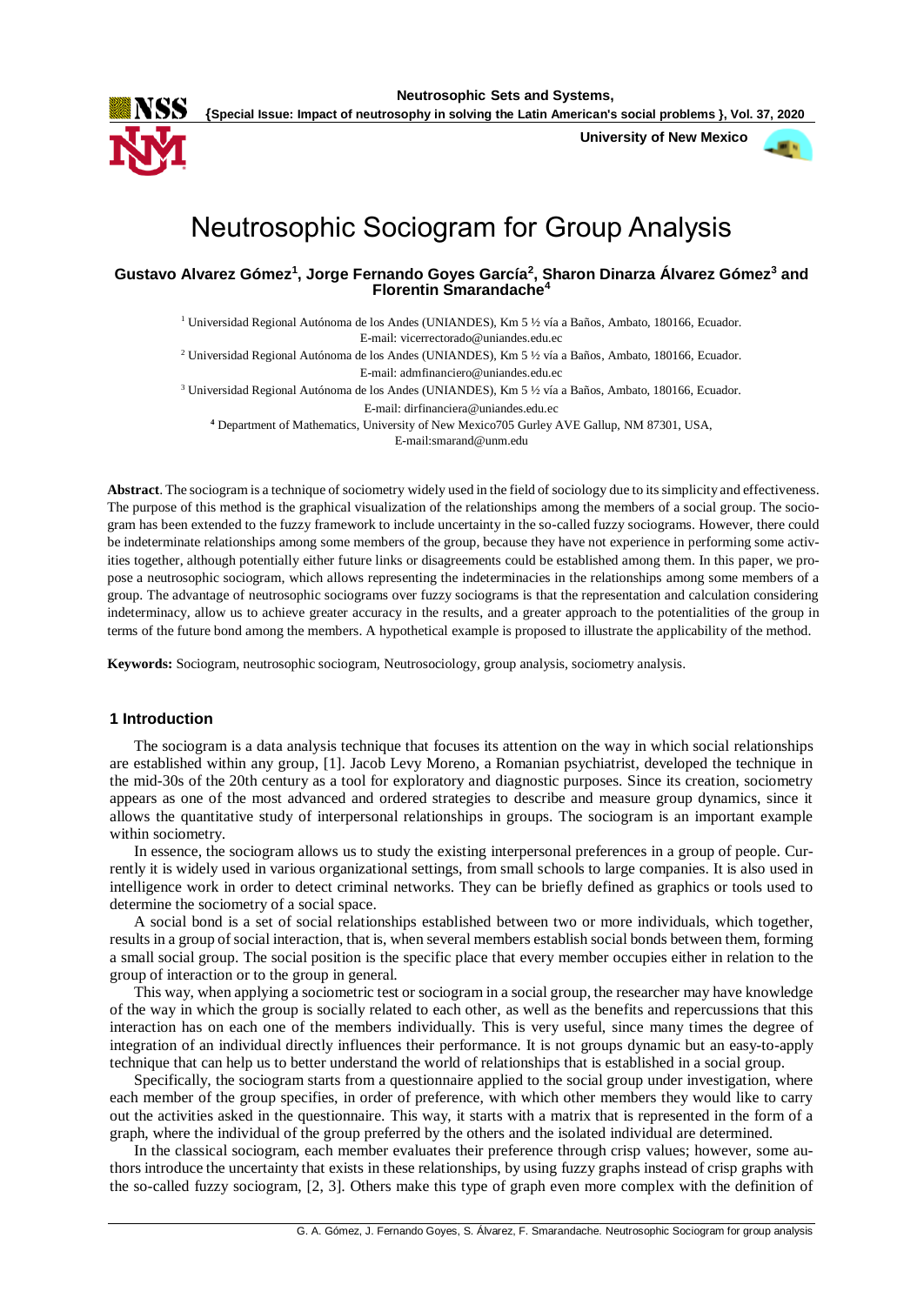fuzzy graphs for polyfactor analysis, that is, fuzzy graphs that allow us studying more than one relationship between members of the social group. Some of these methods link this tool with classic cooperative game solutions such as Shapley value [2]. Sociograms can be applied in more than one moment to measure the change in relationships within the group.

It is not difficult to accept that the relationships between the members of the social groups may contain indeterminacies. Some members of the group may not know each other well, or may doubt on the behavior of the other in some activity. Therefore, in the classical sociogram and in the fuzzy sociogram it is not differentiated whether there is a mutual rejection between these individuals and therefore there is no possibility of a future relationship, or there is simply a potential bond that has not developed yet.

This fact has motivated the authors to propose a neutrosophic sociogram, where indeterminacy is included as part of the relationships between two individuals, because they are not well known, or there has been no possibility of creating a link between them or they have not determined the impossibility of such relationship.

Neutrosophy has served as the basis for sociology with the so-called Neutrosophic Sociology or Neutrosociology, which is defined as the study of sociology using neutrosophic scientific methods, [4, 5]. There are also neutrosophic graphs that allow us to measure concepts using graphs within the framework of Neutrosophy.

In this paper, neutrosophic sociograms are introduced, where the relationships among the members of a social group are graphically represented and quantitatively measured, including the indeterminacy of these relationships. Indeterminate relationships are considered as potential relationships in short, medium or long term, therefore it is a more accurate indicator than sociograms or fuzzy sociograms, since it guarantees a more precise measurement of group dynamics.

The paper is structured into the following sections: section 2 contains the main concepts related to sociograms and Neutrosophy. In section 3 the method proposed in this paper is introduced and a hypothetical example is used to illustrate how to apply it. The last section contains the conclusions.

#### **2 Preliminaries**

In this section, we summarize the main concepts of sociogram and Neutrosophy that will be used in this paper.

#### **2.1 Sociogram**

A sociogram is a graph that represents the relationship among the members of a social group. Firstly, the social group is identified. Then the investigator explains to the members the objective of the research. Next, the investigator designs a questionnaire for each member about the other members of the group he/she prefers to join in certain activities. E.g., in a group of students the teacher can ask every one of the members the following three questions [1]:

In order of preference, write the friends with whom

Q<sup>1</sup> : you want to join a quiz program.

 $Q_2$ : you want to study in group.

Q<sup>3</sup> : you want to do volunteer activity.

Let us assume  $S = \{s_1, s_2, \dots, s_n\}$  denotes the set of interviewed. The results are represented in Table 1:

|                      | $Q_1$    | Q <sub>2</sub> | $Q_3$    |
|----------------------|----------|----------------|----------|
| $S_1$                | $S_{11}$ | $S_{12}$       | $S_{13}$ |
| $\mathbf{s}_2$       | $S_{21}$ | $S_{22}$       | $S_{23}$ |
| $\vdots$             | ÷.       | ÷              | ŧ.       |
| $\mathbf{s}_{\rm n}$ | $S_{n1}$ | $S_{n2}$       | $S_{n3}$ |

**Table 1:** Generic table representing the relationship among the members of the social group.

The elements of Table 1 are the sets of members  $S_{ij} \subset S$  (i = 1,2, ..., n)(j = 1,2,3) such that the member  $s_i$ has chosen for answering the j-th question  $(Q_1, Q_2, \text{or } Q_3)$ .

The classical sociogram is formed from a square matrix where every member of S is represented in one row and one column, such that elements of the matrix contain one number from 1 to 3, which is used by every  $s_k$  to evaluate his/her preference for member  $s<sub>l</sub>$ .

The results are depicted in a directed graph, where every node represents a member of the social group and the edges Ekl represent that k-th member of the group selected the l-th member. An example of sociogram is depicted in Figure 1.

G. A. Gómez, J. Fernando Goyes, S. Álvarez, F. Smarandache. Neutrosophic Sociogram for group analysis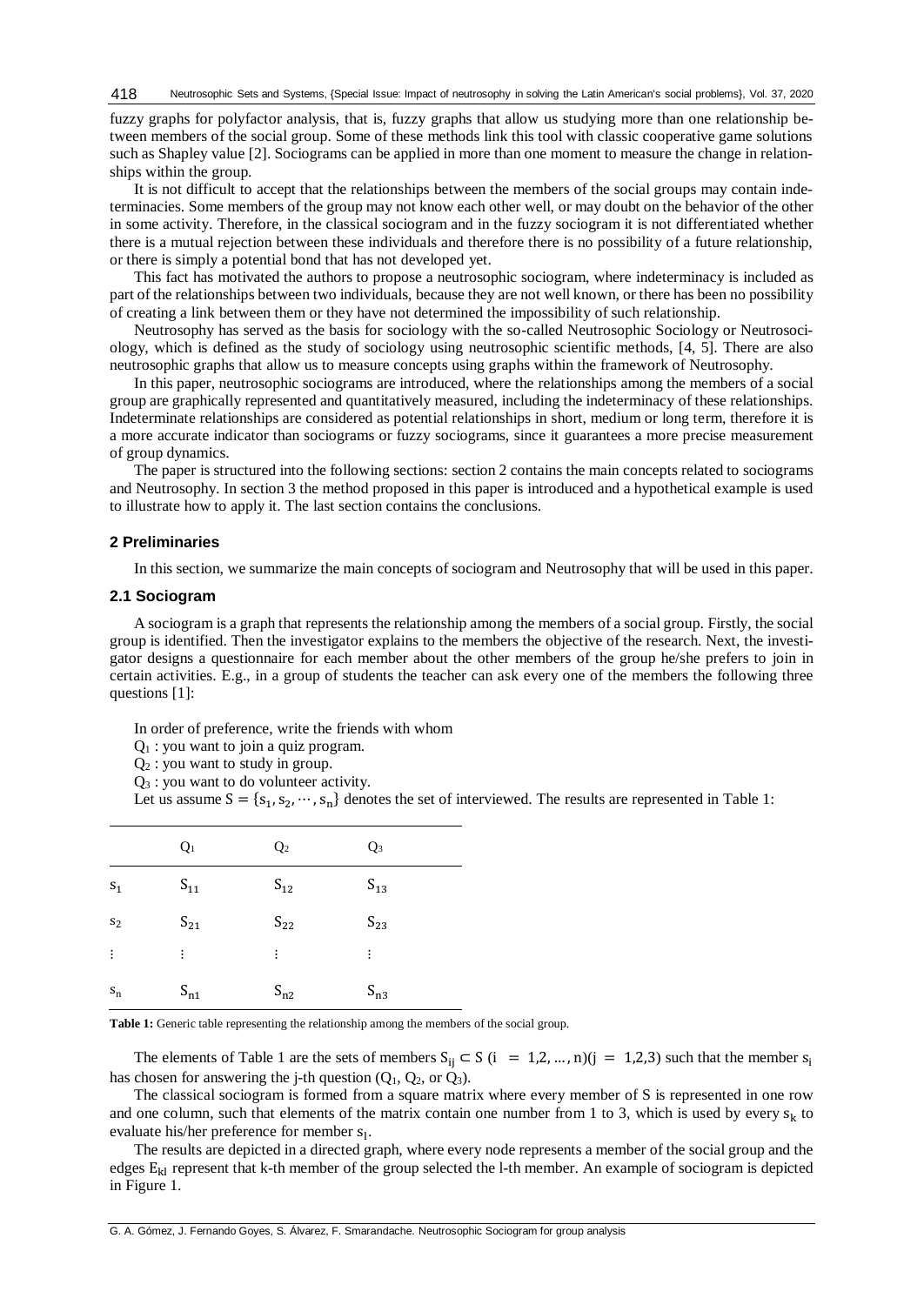

**Figure 1:** Example of sociogram of a group with seven members.

For example, in Figure 1 a social group of 7 members is investigated, where every node represents a member and every edge represents that one member prefers the other. Let us note in the example most of the members preferred  $s_1$ , while  $s_7$  is isolated, he/she does not prefer anybody and nobody prefers him/her.

In the crisp sociogram, the graph is the final result, whereas in fuzzy sociogram the strength of every node (member) is measured with a function. f:  $\{1, 2, \dots, n\} \rightarrow [0, 1]$ , where the closer is f(i) to 0 the more isolated member *i* is, thus it is an unpopular member possibly discriminated by the others, and the closer is f(i) to 1 the more linked member *i* is, then, *i* is a popular member or possibly the group's leader. This function can depend on fuzzy operators like t-norms or compensatory ones.

On the other hand, the preferred member can be selected using Shapley value [2]. Sometimes dendrograms are used to represent the sociogram [3].

#### **2.2 Basic concepts on Neutrosophy**

**Definition 1:** [6] Let X be a universe of discourse. A *Neutrosophic Set* (NS) is characterized by three membership functions,  $u_A(x)$ ,  $r_A(x)$ ,  $v_A(x)$ :  $X \to 0$ ,  $\infty$ ,  $1^+$ [, which satisfy the condition  $0 \le \inf u_A(x) + \inf r_A(x) +$  $\inf v_A(x) \leq \sup u_A(x) + \sup r_A(x) + \sup v_A(x) \leq 3^+$  for all  $x \in X$ .  $u_A(x)$ ,  $r_A(x)$  and  $v_A(x)$  denote the membership functions of truthfulness, indetermination and falsehood of x in A, respectively, and their images are standard or non-standard subsets of  $]$ <sup>-</sup>0, 1<sup>+</sup>[.

NS are useful only as a philosophical approach, so a *Single-Valued Neutrosophic Set* is defined to guarantee the applicability of Neutrosophy, see Definition 2.

**Definition 2:** ([6]) Let X be a universe of discourse. A *Single-Valued Neutrosophic Set* (SVNS) A on X is an object of the form:

$$
A = \{ (x, u_A(x), r_A(x), v_A(x)) : x \in X \}
$$
 (1)

Where  $u_A$ ,  $r_A$ ,  $v_A : X \to [0,1]$ , satisfy the condition  $0 \le u_A(x) + r_A(x) + v_A(x) \le 3$  for all  $x \in X$ .  $u_A(x)$ ,  $r_A(x)$ and  $v_A(x)$  denote the membership functions of truthfulness, indetermination and falsehood of x in A, respectively. For convenience, a *Single-Valued Neutrosophic Number* (SVNN)[7, 8] will be expressed as A = (a, b, c), where a, b, c  $\in$  [0,1] and satisfies  $0 \le a + b + c \le 3$ .

Neutrosophic Logic (NL) extends fuzzy logic. As stated byFlorentin Smarandache, its author, a proposition P is characterized by three components; see [9-12]:

 $NL(P) = (T, I, F)$  (2)

Where component T is the degree of truthfulness, F is the degree of falsehood and I is the degree of indetermination. T, I and F belong to the interval [0, 1], and they are independent from each other.

A *neutrosophic number* is formed by the algebraic structure a+bI, where I = indetermination. Below we formally describe some important concepts.

**Definition 3:** ([13-18]) Let R be a ring. The *neutrosophic ring*  $\langle R \cup I \rangle$  is also a ring, generated by R and I under the operation of R, where I is a neutrosophic element that satisfies the property  $I^2 = I$ . Given an integer n, then, n+I and nI are neutrosophic elements of  $(R \cup I)$  and in addition  $0 \cdot I = 0$ . Also, I<sup>-1</sup>, the inverse of I is not defined.

E.g., a neutrosophic ring is  $(\mathbb{Z} \cup I)$  generated by  $\mathbb{Z}$ , which is the set of integers.

Some operation using I is  $I + I + ... + I = nI$ .

**Definition 4:** ([19, 20]) A *neutrosophic number* N is also defined as a number:

 $N=d+I$  (3)

Where d is the *determined part* and I is the *indeterminate part* of N.

**Example 1.** N = 1+I, where 1 is the determined part and I is the indeterminate part, and for  $I = [0, 1]$  we have  $N = [1, 2].$ 

Let  $N_1 = a_1 + b_1 I$  and  $N_2 = a_2 + b_2 I$  be two neutrosophic numbers, then some operations between them are: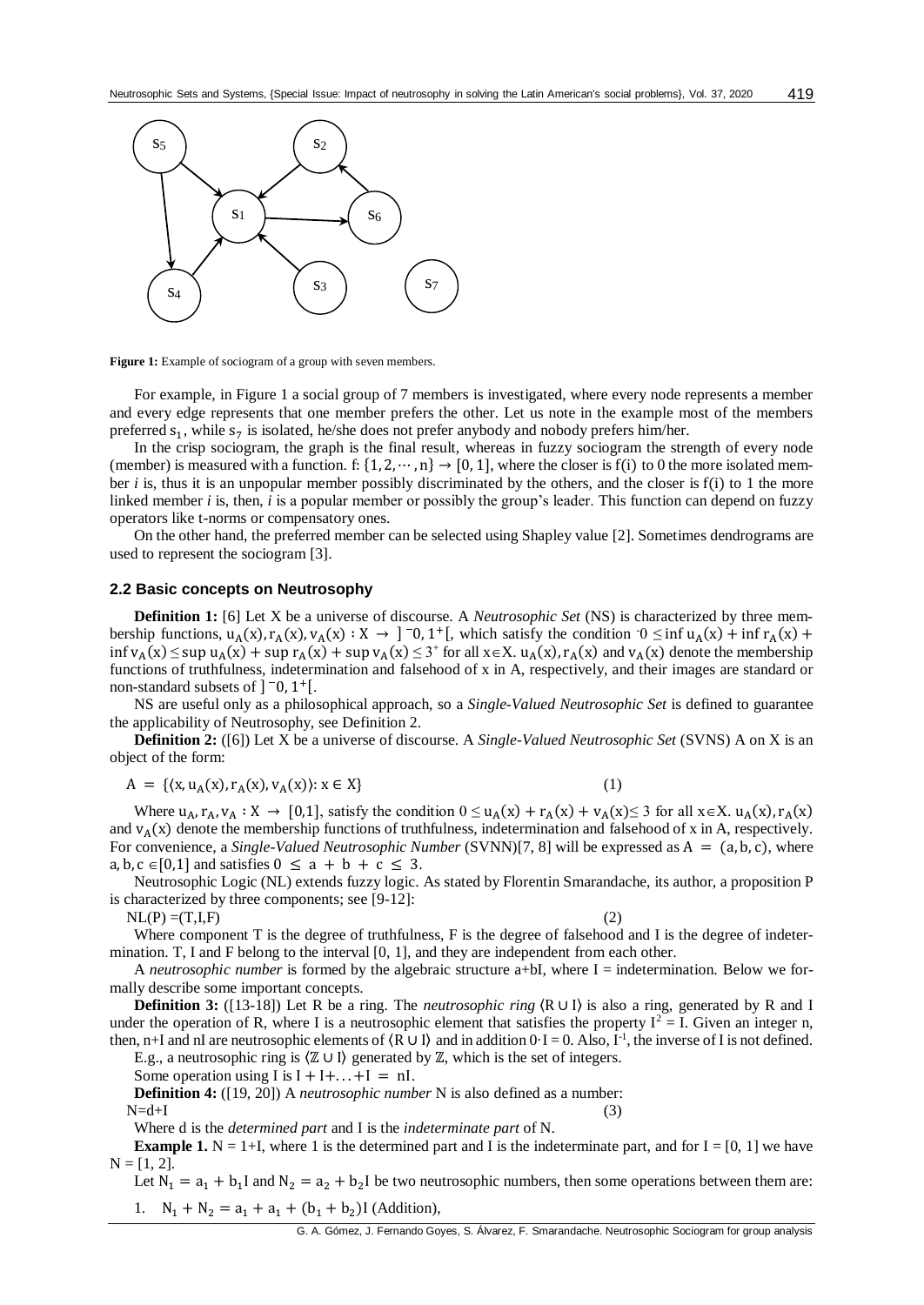- 2.  $N_1 N_2 = a_1 a_1 + (b_1 b_2)$ I (Difference),
- 3.  $N_1 \times N_2 = a_1 a_2 + (a_1 b_2 + b_1 a_2 + b_1 b_2)$  (Multiplication),
- 4.  $\frac{N_1}{N_2} = \frac{a_1 + b_1 I}{a_2 + b_2 I}$  $\frac{a_1+b_1I}{a_2+b_2I} = \frac{a_1}{a_2}$  $\frac{a_1}{a_2} + \frac{a_2b_1 - a_1b_2}{a_2(a_2+b_2)}$  $\frac{a_2b_1-a_1b_2}{a_2(a_2+b_2)}$  [ (Division).

A *neutrosophic matrix* is a matrix whose components are elements of 〈R ∪ I〉.

Thus, it is possible to generalize the operations between vectors and matrices on R to the ring  $(R \cup I)$ . See Example 2.

**Example 2.** Given two matrices, 
$$
A = \begin{pmatrix} 3 & 9 \ -1 & 7 \end{pmatrix}
$$
 and  $B = \begin{pmatrix} 1 & 8 & 1 \ 1 & 3 & 21 \end{pmatrix}$ ,  $AB = \begin{pmatrix} 12 & 51 & 211 \ 6 & 13 & 131 \end{pmatrix}$ .

A *neutrosophic graph* is a graph with at least one neutrosophic edge linking two nodes, that is to say, there is an edge with an indetermination on its two nodes connection, [6, 21-23], see Figure 2.



**Figure 2:** Example of neutrosophic graph. Source [6].

The de-neutrosophication process was introduced by Salmeron and Smarandache in [19], which converts a neutrosophic number in one numeric value. This process provides a range of numbers for centrality using as a base the maximum and minimum values of  $I = [a_1, a_2] \subseteq [0, 1]$ , based on Equation 4:

$$
\lambda([a_1, a_2]) = \frac{a_1 + a_2}{2} \tag{4}
$$

#### **3 Neutrosophic sociogram**

In this section, we introduce for the first time the concepts of neutrosophic sociograms. Firstly, the interviewers have to explain to the members of the social group the goal for applying the questionnaire and the type of possible answers required by the researchers[24, 25].

The new questionnaire is a variant of that summarized in Table 1. Now, we have  $Q_1, Q_2, \ldots, Q_m$  the questions to be answered. Again,  $S = \{s_1, s_2, \dots, s_n\}$  denotes the set of interviewed.

The possible questions are the following:

- In order of preference, write the friends with whom:
- $Q_1$ : you want to join quiz program.
- Q<sup>2</sup> : you want to study in group.
- Q<sup>3</sup> : you want to do volunteer activity.
- Apart, write the members of the group with whom:
- $Q_1$ : you are not sure to join quiz program.
- Q<sup>2</sup> : you are not sure to study in group.
- Q<sup>3</sup> : you are not sure to do volunteer activity.

With this new method we maintain the elements of Table 1 like  $S_{ij} \subset S$  (i = 1,2, ..., n)(j = 1,2, ..., m) meaning the answers of s<sub>i</sub> about his/her preferred members for doing activity asked in Q<sub>j</sub>. Additionally, O<sub>ij</sub> ⊂ S (i = 1,2, ..., n)( $j = 1, 2, \dots, m$ ) means the list of the members of the group which  $s_i$  is not sure to join in the activity asked in question  $Q_j$ , they satisfy S<sub>ij</sub> ∩ O<sub>ij</sub> = Ø. Also, interviewer provides a weight to every question, which is denoted by  $\Omega = {\omega_1, \omega_2, \cdots, \omega_m}$ , where  $\sum_{j=1}^{m} \omega_j = 1$  and  $\omega_j \in [0, 1]$ .

Then Table 1 converts into Table 2, where sets  $O_{ij}$  are included.

G. A. Gómez, J. Fernando Goyes, S. Álvarez, F. Smarandache. Neutrosophic Sociogram for group analysis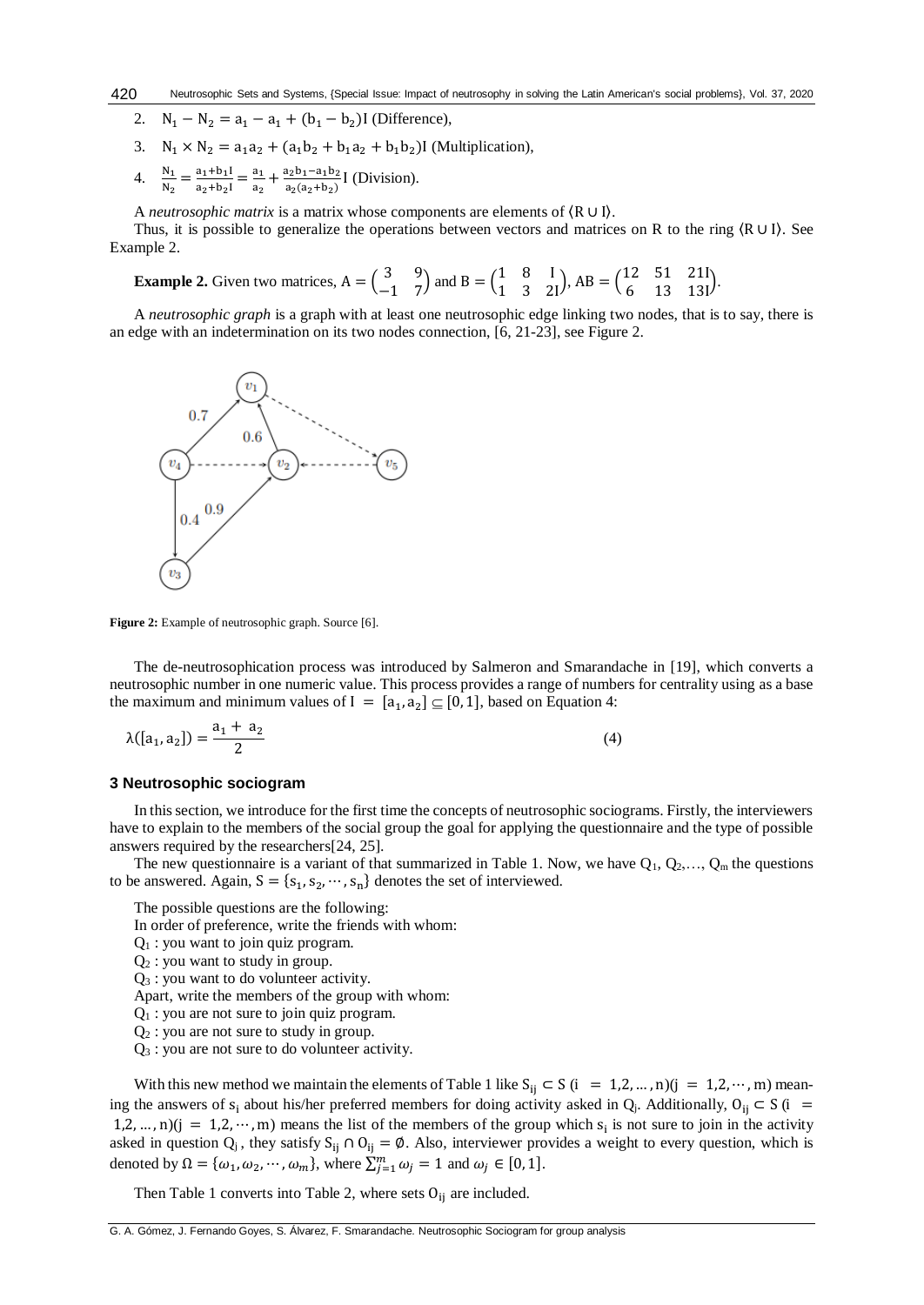|                | $\mathbf{O}_1$      | O <sub>2</sub>                          | $\cdots$ | $Q_{\rm m}$         |
|----------------|---------------------|-----------------------------------------|----------|---------------------|
| S <sub>1</sub> | $S_{11}$ ; $O_{11}$ | $S_{12}$ ; $O_{12}$                     | $\cdots$ | $S_{1m}$ ; $O_{1m}$ |
| S <sub>2</sub> |                     | $S_{21}$ ; $O_{21}$ $S_{22}$ ; $O_{22}$ | $\cdots$ | $S_{2m}$ ; $O_{2m}$ |
| ÷              |                     |                                         |          |                     |
| $S_n$          | $S_{n1}$ ; $O_{n1}$ | $S_{n2}$ ; $O_{n2}$                     | $\cdots$ | $S_{nm}$ ; $O_{nm}$ |

**Table 2:** Generic table representing the relationship among the members of the social group for the neutrosophic sociogram.

According to Table 2, the interviewed has also the possibility to include those members of the group whom he/she is not sure to carry out the activity. We consider this indeterminate selected group is the potential extension of the links among the members of the group. The advantage is that we can influence those imprecise relationships to strength the group unity, instead of carrying out some external exercise, e.g. didactic activity in the group class, and later to apply another sociogram to study the dynamical changes in the social group.

Using Table 2 the *evaluation matrix*  $R^j = (r_{kl}^j)$  $_{kl}^{j}$  ), where  $r_{kl}^{j}$  $\frac{1}{k}$  is the number of times (0 or 1) that  $s_k$  selects  $s_l$  in Q<sub>j</sub>. When  $k = 1$  we define  $r_{kl}^j = 1$ .

Thus,  $F = \sum_{j=1}^{m} \omega_j R^j$ ,  $F = (f_{kl})$  and if  $k = l$  we have  $f_{kl} = 1$ .  $f_{kl}$  means the degree of preference of  $s_l$  by  $s_k$ . If  $f_{kl} = 1$  then  $s_k$  strongly prefers  $s_l$  and  $f_{kl} = 0$  means  $s_k$  never prefers  $s_l$ .

The *fuzzy amicable degree*  $g_{kl}$  between  $s_k$  and  $s_l$  is calculated through formula 5:

$$
\frac{2}{g_{kl}} = \frac{1}{f_{kl}} + \frac{1}{f_{lk}}
$$
(5)

Where the arithmetic  $\frac{1}{0} = \infty$  and  $\frac{1}{\infty} = 0$  is used.

Equivalently,  $T^j = (t^j_{kl})$  $_{\rm kl}^{\rm j}$  ), where  ${\rm t}_{\rm kl}^{\rm j}$  $\mu$  is the number of times that  $s_k$  selects or hesitates about  $s_l$  in  $Q_j$  (0 or 1),  $T = \sum_{j=1}^{m} \omega_j T^j$ . When k = 1 we define  $t_{kl}^j = 1$ . Matrix T determines the preferences of  $s_l$  by  $s_k$  or the possibility that he/she would prefer him/her in the future. Therefore, the *neutrosophic amicable degree* u<sub>kl</sub> between s<sub>k</sub> and s<sub>l</sub> is calculated with Equation 6:

$$
\frac{2}{u_{kl}} = \frac{1}{t_{kl}} + \frac{1}{t_{lk}}
$$
(6)

The fuzzy sociogram is represented with the elements of F, whereas the *neutrosophic sociogram* is a neutrosophic graph, such that the elements of the fuzzy sociogram are represented with continuous lines, and the other edges are represented with dashed lines. Every edge of the neutrosophic sociogram is associated with the fuzzy value  $g_{kl}$  and the other edges are associated with symbol I. Let us note that we are dealing with non-directed graphs.

The interval of indeterminacy is calculated as  $I_{kl} = [g_{kl}, u_{kl}]$ .  $\lambda(I_{kl})$  indicates a unique value for representing the amicable relationship between  $s_k$  and  $s_l$ , according to Equation 4, whereas  $I_{kl} = u_{kl} - g_{kl}$  measures the degree of indeterminacy.

The leadership of the k-th member of the group is measured with the following index [2]:

$$
\mu(k) = \frac{\sum_{l} g_{kl}}{\sum_{k} \sum_{l} g_{kl}} \tag{7}
$$

Additionally, the potential leadership of the k-th member of the group is measured with the following index:

$$
\theta(k) = \frac{\sum_{l} u_{kl}}{\sum_{k} \sum_{l} u_{kl}}
$$

Below, we use an example for demonstrating how to use neutrosophic sociograms in a simulated case. **Example 3.**

A teacher of a group of 10 elementary school students wants to investigate the relationships between the children and the potential links among the group members. To do this, he asks three questions to analyze preferences and possible future links among students. He also uses this study to determine current and potential leaders within the group and if there is any isolated student. That is why he decides to apply the neutrosophic sociogram.

The total questionnaire consists of the following pairs of questionnaires:

Write your friends with whom:

 $Q_1$ : you want to join a quiz program.

 $Q_2$ : you want to study in group.

 $Q_3$ : you want to do volunteer activity.

Apart, write the members of the group in with whom:

- $Q_1^I$ : you are not sure to join quiz program.
- $Q_2^{\dagger}$ : you are not sure to study in group.
- $Q_3^I$ : you are not sure to do volunteer activity.

(8)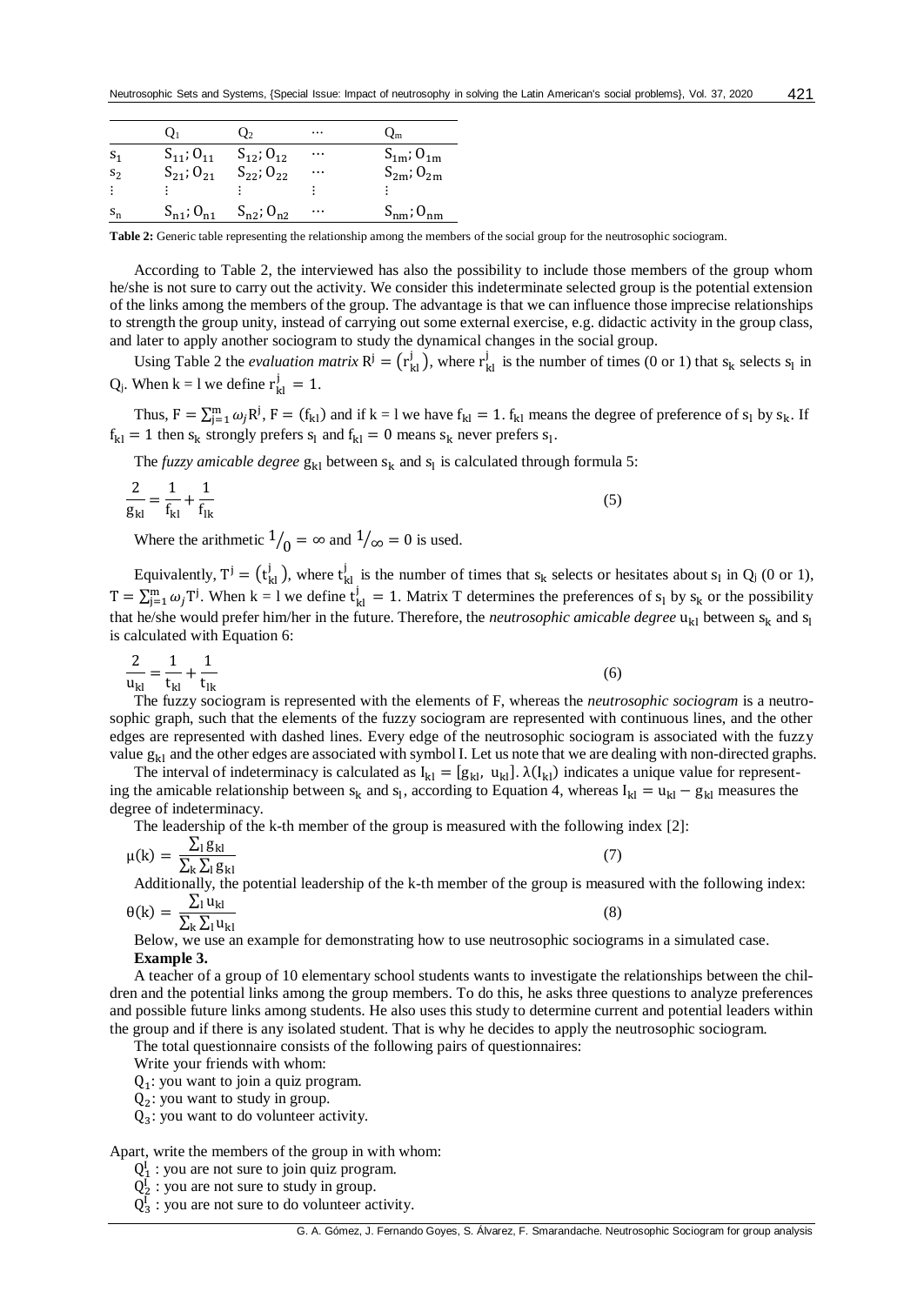|          | $Q_1$ ; $Q_1^I$                  | $Q_2$ ; $Q_2^I$                  | $Q_3$ ; $Q_3^I$                  |  |
|----------|----------------------------------|----------------------------------|----------------------------------|--|
| $S_1$    | $S_3, S_6, S_8, S_4$             | $S_2$ , $S_6$ , $S_{10}$ ; $S_4$ | $S_3$ , $S_6$ , $S_9$ ; $S_4$    |  |
| $S_2$    | $S_3, S_4, S_5; S_7$             | $S_1, S_4, S_9; S_7$             | $S_1$ , $S_3$ , $S_4$ ; $S_7$    |  |
| $S_3$    | $S_1, S_2, S_9; S_6$             | $S_5$ , $S_8$ , $S_9$ ; $S_2$    | $S_2, S_6, S_7, S_{10}$          |  |
| $S_4$    | $S_2, S_5, S_6, S_9$             | $S_3, S_6, S_{10}$ ; S9          | $S_3, S_5, S_6, S_2$             |  |
| $S_5$    | $S_3, S_7, S_{10}$ ; S9          | $S_4$ , $S_7$ , $S_8$ ; $S_1$    | $S_4$ , $S_8$ , $S_{10}$ ; $S_1$ |  |
| $S_6$    | $S_1, S_7, S_8; S_9$             | $S_1, S_7, S_8, S_9$             | $S_1, S_2, S_9, S_3$             |  |
| $S_7$    | $S_4$ , $S_5$ , $S_9$ ; $S_2$    | $S_2, S_4, S_9, S_5$             | $S_6$ , $S_8$ , $S_9$ ; $S_1$    |  |
| $S_8$    | $S_5, S_7, S_9; S_3$             | $S_4$ , $S_6$ , $S_9$ ; $S_7$    | $S_1, S_2, S_5; S_3$             |  |
| $S_9$    | $S_1$ , $S_8$ , $S_{10}$ ; $S_2$ | $S_2, S_4, S_5, S_1$             | $S_1, S_4, S_5; S_2$             |  |
| $S_{10}$ | $S_2, S_5, S_7; S_9$             | $S_2, S_3, S_5, S_4$             | $S_2, S_4, S_5, S_8$             |  |

We denote by  $S = \{s_1, s_2, \dots, s_{10}\}\$  the set of members of the group of class. Results are shown in Table 3.

**Table 3:** Preferences and potential links between the members of the group.

In Table 3, for every child in the row, before the semicolon we have the children he/she prefers for performing the activity asked in questions  $Q_j$ . After the semicolon there are the children that the student is not sure about to perform activity asked in  $Q_j^I$ . Interestingly, student denoted by  $s_3$  prefers to join quiz program with  $s_2$ , however he/she is not sure to study in group with  $s_2$ . This shows the capacity of the neutrosophic method to model more feelings of the members than its precedents do.

Here we assumed the three questions are equally important, thus,  $\omega_j = \frac{1}{3}$  $\frac{1}{3}$  (j = 1,2,3). Tables 4, 5, and 6 contains the evaluation matrices for  $Q_1$ ,  $Q_2$ , and  $Q_3$ , respectively.

|                | $S_1$            | $S_2$            | $S_3$            | $S_4$            | $S_5$        | $S_6$            | $S_7$            | $S_8$            | $S_9$            | $S_{10}$         |  |
|----------------|------------------|------------------|------------------|------------------|--------------|------------------|------------------|------------------|------------------|------------------|--|
| $S_1$          | 1                | $\overline{0}$   | 1                | $\overline{0}$   | $\theta$     | 1                | $\overline{0}$   | 1                | $\overline{0}$   | $\mathbf{0}$     |  |
| $S_2$          | $\boldsymbol{0}$ | 1                | 1                | 1                | 1            | $\boldsymbol{0}$ | $\boldsymbol{0}$ | $\boldsymbol{0}$ | $\boldsymbol{0}$ | $\boldsymbol{0}$ |  |
| $S_3$          | 1                | 1                | $\mathbf{1}$     | $\boldsymbol{0}$ | $\mathbf{0}$ | $\boldsymbol{0}$ | $\boldsymbol{0}$ | $\boldsymbol{0}$ | $\mathbf{1}$     | $\boldsymbol{0}$ |  |
| $S_4$          | $\boldsymbol{0}$ | 1                | $\boldsymbol{0}$ | 1                | 1            | 1                | $\boldsymbol{0}$ | $\boldsymbol{0}$ | $\boldsymbol{0}$ | $\mathbf{0}$     |  |
| $S_5$          | $\boldsymbol{0}$ | $\boldsymbol{0}$ | 1                | $\boldsymbol{0}$ | 1            | $\boldsymbol{0}$ | 1                | $\boldsymbol{0}$ | $\boldsymbol{0}$ | 1                |  |
| $S_6$          | 1                | $\boldsymbol{0}$ | $\boldsymbol{0}$ | $\boldsymbol{0}$ | $\mathbf{0}$ | 1                | 1                | 1                | $\boldsymbol{0}$ | $\boldsymbol{0}$ |  |
| S <sub>7</sub> | $\boldsymbol{0}$ | $\boldsymbol{0}$ | $\boldsymbol{0}$ | 1                | 1            | $\boldsymbol{0}$ | 1                | $\boldsymbol{0}$ | 1                | $\mathbf{0}$     |  |
| $\mathrm{s}_8$ | $\boldsymbol{0}$ | $\boldsymbol{0}$ | $\boldsymbol{0}$ | $\boldsymbol{0}$ | 1            | $\boldsymbol{0}$ | 1                | 1                | 1                | $\boldsymbol{0}$ |  |
| S <sub>9</sub> | 1                | $\boldsymbol{0}$ | $\boldsymbol{0}$ | $\boldsymbol{0}$ | $\mathbf{0}$ | $\boldsymbol{0}$ | $\boldsymbol{0}$ | 1                | 1                | 1                |  |
| $S_{10}$       | $\boldsymbol{0}$ | 1                | $\boldsymbol{0}$ | $\boldsymbol{0}$ | 1            | $\boldsymbol{0}$ | 1                | $\boldsymbol{0}$ | $\boldsymbol{0}$ |                  |  |

**Table 4:** Evaluation matrix  $R^1$  for  $Q_1$ .

|          | $S_1$            | $S_2$          | $S_3$            | $S_4$        | $S_5$        | $S_6$            | $S_7$          | $S_8$        | $S_9$        | $S_{10}$       |
|----------|------------------|----------------|------------------|--------------|--------------|------------------|----------------|--------------|--------------|----------------|
| $S_1$    |                  |                | $\mathbf{0}$     | $\theta$     | $\Omega$     |                  | $\Omega$       | $\Omega$     | $\Omega$     |                |
| $S_2$    |                  |                | $\boldsymbol{0}$ |              | $\theta$     | $\boldsymbol{0}$ | $\mathbf{0}$   | $\theta$     |              | $\overline{0}$ |
| $S_3$    | $\boldsymbol{0}$ | $\theta$       | 1                | $\mathbf{0}$ |              | $\theta$         | $\mathbf{0}$   |              |              | $\overline{0}$ |
| $S_4$    | $\boldsymbol{0}$ | $\overline{0}$ | 1                |              | $\mathbf{0}$ | 1                | $\mathbf{0}$   | $\mathbf{0}$ | $\mathbf{0}$ |                |
| $S_5$    | $\boldsymbol{0}$ | $\overline{0}$ | $\boldsymbol{0}$ |              |              | $\theta$         |                | 1            | $\mathbf{0}$ | $\overline{0}$ |
| $S_6$    | 1                | $\mathbf{0}$   | $\mathbf{0}$     | $\mathbf{0}$ | $\mathbf{0}$ | 1                |                | 1            | $\mathbf{0}$ | $\overline{0}$ |
| $S_7$    | $\boldsymbol{0}$ |                | $\mathbf{0}$     | 1            | $\mathbf{0}$ | $\theta$         |                | $\theta$     |              | $\Omega$       |
| $S_8$    | $\boldsymbol{0}$ | $\overline{0}$ | $\mathbf{0}$     |              | $\mathbf{0}$ | 1                | $\overline{0}$ |              |              | $\Omega$       |
| $S_9$    | $\boldsymbol{0}$ |                | $\theta$         |              |              | $\theta$         | $\mathbf{0}$   | $\Omega$     |              | 0              |
| $S_{10}$ | $\Omega$         |                |                  | $\Omega$     |              | $\Omega$         | $\overline{0}$ | $\Omega$     | $\Omega$     |                |

**Table 5:** Evaluation matrix  $R^2$  for  $Q_2$ 

G. A. Gómez, J. Fernando Goyes, S. Álvarez, F. Smarandache. Neutrosophic Sociogram for group analysis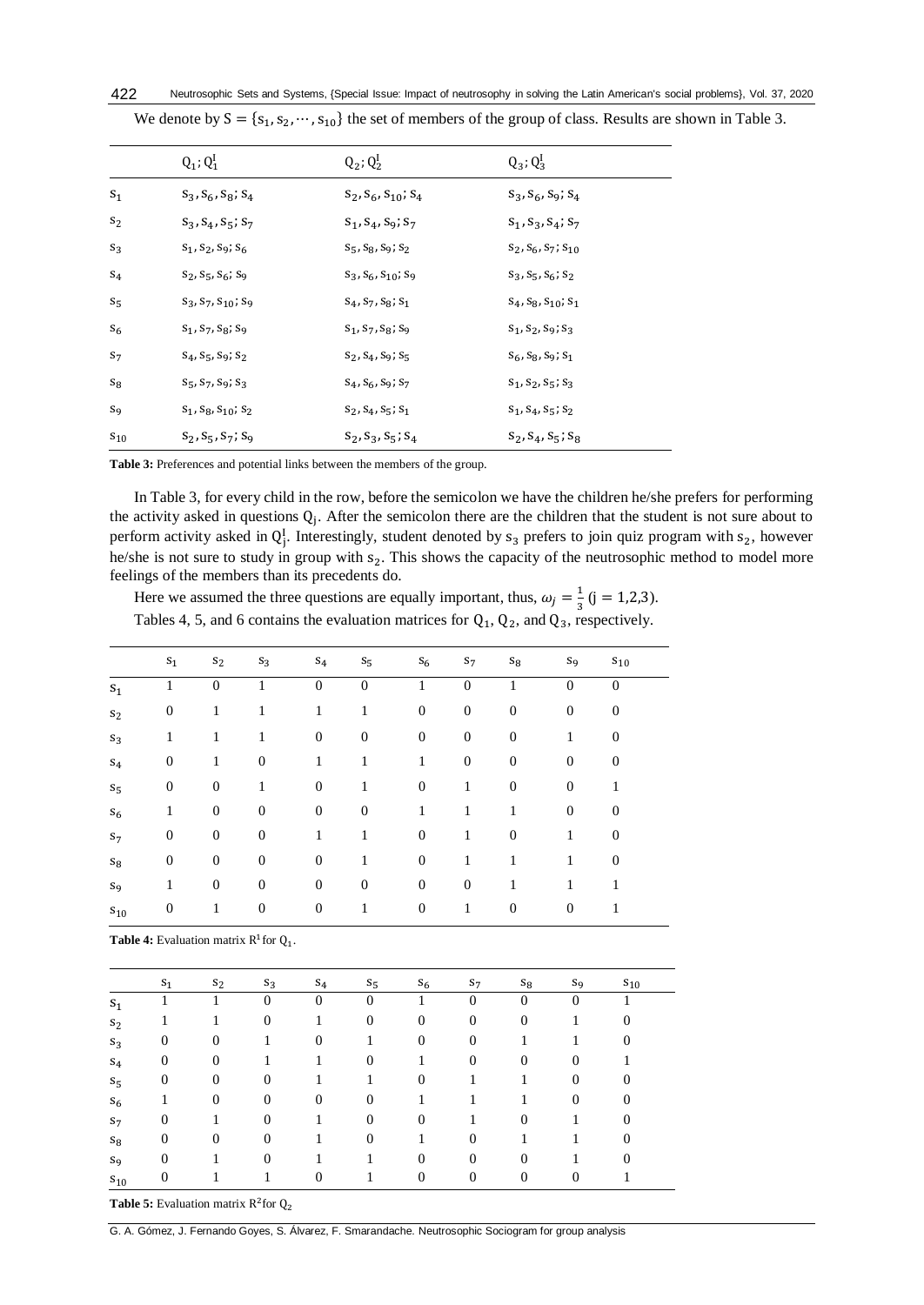|          | $S_1$          | $S_2$          | $S_3$            | $S_4$    | $S_5$          | $S_6$            | $S_7$          | $S_8$          | S9           | $S_{10}$       |
|----------|----------------|----------------|------------------|----------|----------------|------------------|----------------|----------------|--------------|----------------|
| $S_1$    |                | $\Omega$       |                  | $\Omega$ | $\Omega$       |                  | 0              | 0              |              | $\Omega$       |
| $S_2$    |                |                |                  |          | $\overline{0}$ | $\theta$         | $\mathbf{0}$   | $\mathbf{0}$   | $\mathbf{0}$ | $\overline{0}$ |
| $S_3$    | 0              |                |                  | $\theta$ | $\mathbf{0}$   |                  |                | $\theta$       | $\mathbf{0}$ | $\overline{0}$ |
| $S_4$    | $\mathbf{0}$   | $\theta$       |                  |          |                |                  | $\overline{0}$ | $\mathbf{0}$   | $\mathbf{0}$ | $\overline{0}$ |
| $S_5$    | $\overline{0}$ | $\theta$       | $\overline{0}$   |          |                | $\boldsymbol{0}$ | $\overline{0}$ |                | $\mathbf{0}$ |                |
| $S_6$    |                |                | $\boldsymbol{0}$ | $\theta$ | $\overline{0}$ | 1                | $\theta$       | $\theta$       |              | 0              |
| $S_7$    | $\mathbf{0}$   | $\theta$       | $\overline{0}$   | $\theta$ | $\overline{0}$ |                  |                |                | $\mathbf{0}$ |                |
| $S_8$    |                |                | $\boldsymbol{0}$ | $\theta$ |                | $\overline{0}$   | $\overline{0}$ |                | $\mathbf{0}$ | 0              |
| S9       |                | $\overline{0}$ | $\overline{0}$   |          |                | $\theta$         | $\overline{0}$ | $\overline{0}$ |              | 0              |
| $S_{10}$ | 0              |                | 0                |          |                | $\overline{0}$   | $\overline{0}$ | $\theta$       | $\bf{0}$     |                |

**Table 6:** Evaluation matrix  $R^3$  for  $Q_3$ .

## Table 7 contains the result of F, the fuzzy matrix.

|                    | $S_1$          | $S_2$          | $S_3$    | $S_4$          | $S_{5}$      | $S_6$          | $S_7$        | $S_8$        | $S_9$          | $S_{10}$       |
|--------------------|----------------|----------------|----------|----------------|--------------|----------------|--------------|--------------|----------------|----------------|
| $S_1$              |                | 0.33           | 0.66     | $\theta$       | $\Omega$     |                | $\Omega$     | 0.33         | 0.33           | 0.33           |
| S <sub>2</sub>     | 0.66           | 1              | 0.66     | 1              | 0.33         | $\overline{0}$ | $\theta$     | $\mathbf{0}$ | 0.33           | $\overline{0}$ |
| $S_3$              | 0.33           | 0.66           | 1        | $\overline{0}$ | 0.33         | 0.33           | 0.33         | 0.33         | 0.66           | $\theta$       |
| $S_4$              | $\mathbf{0}$   | 0.33           | 0.66     | 1              | 0.66         | 1              | $\theta$     | $\mathbf{0}$ | $\overline{0}$ | 0.33           |
| $S_{\overline{5}}$ | $\overline{0}$ | $\overline{0}$ | 0.33     | 0.66           | 1            | $\overline{0}$ | 0.66         | 0.66         | $\theta$       | 0.66           |
| $S_6$              |                | 0.33           | $\Omega$ | $\Omega$       | $\mathbf{0}$ |                | 0.66         | 0.66         | 0.33           | $\overline{0}$ |
| $S_7$              | $\overline{0}$ | 0.33           | $\theta$ | 0.66           | 0.33         | 0.33           | 1            | 0.33         | 0.66           | 0.33           |
| $S_8$              | 0.33           | 0.33           | $\theta$ | 0.33           | 0.66         | 0.33           | 0.33         |              | 0.66           | $\theta$       |
| $S_{9}$            | 0.66           | 0.33           | $\Omega$ | 0.66           | 0.66         | $\mathbf{0}$   | $\mathbf{0}$ | 0.33         | 1              | 0.33           |
| $S_{10}$           | $\mathbf{0}$   | 1              | 0.33     | 0.33           | 1            | $\overline{0}$ | 0.33         | $\mathbf{0}$ | $\Omega$       |                |

**Table 7:** Fuzzy matrix.

## Table 8 summarizes the matrix G of fuzzy amicable degree.

|                    | $S_1$            | $S_2$            | $S_3$          | $S_4$        | $S_{\overline{5}}$ | $S_6$          | $S_7$            | $S_8$        | $S_9$        | $S_{10}$ |
|--------------------|------------------|------------------|----------------|--------------|--------------------|----------------|------------------|--------------|--------------|----------|
| $S_1$              |                  | 0.44             | 0.44           | $\theta$     | $\Omega$           |                | $\Omega$         | 0.33         | 0.44         | $\Omega$ |
| S <sub>2</sub>     | 0.44             | 1                | 0.66           | 0.5          | $\theta$           | $\theta$       | $\boldsymbol{0}$ | $\mathbf{0}$ | 0.33         | $\theta$ |
| $S_3$              | 0.44             | 0.66             |                | $\theta$     | 0.33               | $\theta$       | $\theta$         | $\theta$     | $\Omega$     | $\theta$ |
| $S_4$              | $\mathbf{0}$     | 0.5              | $\theta$       |              | 0.66               | $\theta$       | $\mathbf{0}$     | $\mathbf{0}$ | $\mathbf{0}$ | 0.33     |
| $S_{\overline{5}}$ | $\boldsymbol{0}$ | $\mathbf{0}$     | 0.33           | 0.66         |                    | $\theta$       | 0.44             | 0.66         | $\theta$     | 0.8      |
| $S_6$              |                  | $\mathbf{0}$     | $\theta$       | $\theta$     | $\theta$           |                | 0.44             | 0.44         | $\theta$     | $\Omega$ |
| S <sub>7</sub>     | $\overline{0}$   | $\mathbf{0}$     | $\overline{0}$ | $\theta$     | 0.44               | 0.44           | 1                | 0.33         | $\theta$     | 0.33     |
| $S_8$              | 0.33             | $\mathbf{0}$     | $\overline{0}$ | $\theta$     | 0.66               | 0.44           | 0.33             | 1            | 0.44         | $\theta$ |
| $S_{9}$            | 0.44             | 0.33             | $\theta$       | $\mathbf{0}$ | $\overline{0}$     | $\mathbf{0}$   | $\overline{0}$   | 0.44         | 1            | $\Omega$ |
| $S_{10}$           | $\mathbf{0}$     | $\boldsymbol{0}$ | $\overline{0}$ | 0.33         | 0.8                | $\overline{0}$ | 0.33             | $\mathbf{0}$ | $\theta$     |          |

**Table 8:** Matrix of fuzzy amicable degree.

Equivalently, we calculate matrices  $T^1$ ,  $T^2$ , and  $T^3$ , which are summarized in Tables 9, 10, and 11, respectively.

|          | $S_1$            | $S_2$        | $S_3$    | $S_4$          | $S_5$        | $S_6$        | $S_7$    | $S_8$        | S9               | $S_{10}$     |  |
|----------|------------------|--------------|----------|----------------|--------------|--------------|----------|--------------|------------------|--------------|--|
| $S_1$    |                  | $\Omega$     |          |                | $\Omega$     |              | $\Omega$ |              | $\Omega$         | $\Omega$     |  |
| $S_2$    | $\boldsymbol{0}$ | 1            |          |                | 1            | $\mathbf{0}$ | 1        | $\mathbf{0}$ | $\boldsymbol{0}$ | $\mathbf{0}$ |  |
| $S_3$    |                  | 1            |          | $\theta$       | $\mathbf{0}$ | 1            | $\theta$ | $\mathbf{0}$ | 1                | $\Omega$     |  |
| $S_4$    | $\boldsymbol{0}$ | 1            | $\theta$ | 1              |              | 1            | $\theta$ | $\mathbf{0}$ | 1                | $\mathbf{0}$ |  |
| $S_{5}$  | $\boldsymbol{0}$ | $\mathbf{0}$ | 1        | $\mathbf{0}$   |              | $\mathbf{0}$ | 1        | $\mathbf{0}$ |                  |              |  |
| $S_6$    | 1                | $\theta$     | $\theta$ | $\theta$       | $\mathbf{0}$ | 1            | 1        | 1            |                  | $\Omega$     |  |
| $S_7$    | $\overline{0}$   | 1            | $\theta$ | 1              |              | $\mathbf{0}$ | 1        | $\mathbf{0}$ | 1                | $\mathbf{0}$ |  |
| $S_8$    | $\boldsymbol{0}$ | $\mathbf{0}$ |          | $\mathbf{0}$   |              | $\mathbf{0}$ | 1        | 1            |                  | $\Omega$     |  |
| $S_{q}$  |                  | 1            | $\theta$ | $\Omega$       | $\Omega$     | $\mathbf{0}$ | $\Omega$ |              |                  |              |  |
| $S_{10}$ | $\mathbf{0}$     | 1            | $\theta$ | $\overline{0}$ | 1            | $\mathbf{0}$ | 1        | $\Omega$     |                  |              |  |

**Table 9:** Evaluation matrix  $T^1$  for  $Q_1$ .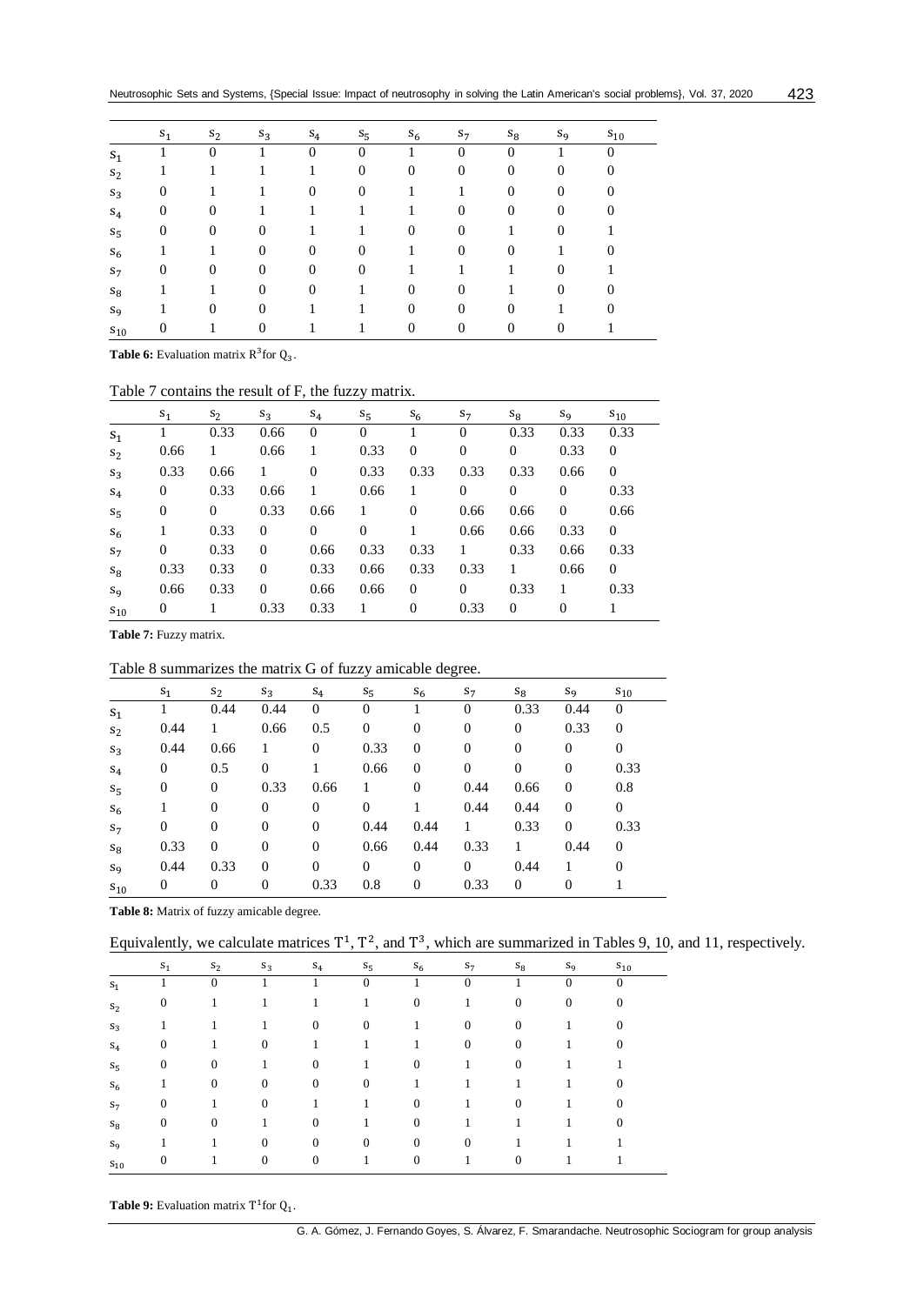| 424 | Neutrosophic Sets and Systems, {Special Issue: Impact of neutrosophy in solving the Latin American's social problems}, Vol. 37, 2020 |  |  |  |  |  |
|-----|--------------------------------------------------------------------------------------------------------------------------------------|--|--|--|--|--|
|-----|--------------------------------------------------------------------------------------------------------------------------------------|--|--|--|--|--|

|                   | $S_1$                                 | $S_2$                                                  | $S_3$                                                  | $\mathbf{S}_4$   | $S_{5}$        | $S_6$            | $S_7$            | $S_8$            | $S_9$            | $S_{10}$         |
|-------------------|---------------------------------------|--------------------------------------------------------|--------------------------------------------------------|------------------|----------------|------------------|------------------|------------------|------------------|------------------|
| $S_1$             | $\mathbf{1}$                          | 1                                                      | $\mathbf{0}$                                           | $\mathbf{1}$     | $\Omega$       | $\mathbf{1}$     | $\mathbf{0}$     | $\Omega$         | $\overline{0}$   | 1                |
| $S_2$             | 1                                     | 1                                                      | $\boldsymbol{0}$                                       | 1                | $\mathbf{0}$   | $\boldsymbol{0}$ | 1                | $\boldsymbol{0}$ | 1                | $\boldsymbol{0}$ |
| $S_3$             | $\boldsymbol{0}$                      | 1                                                      | 1                                                      | $\boldsymbol{0}$ | 1              | $\boldsymbol{0}$ | $\boldsymbol{0}$ | 1                | 1                | $\boldsymbol{0}$ |
| $S_4$             | $\mathbf{0}$                          | $\theta$                                               | 1                                                      | 1                | $\mathbf{0}$   | 1                | $\theta$         | $\mathbf{0}$     | 1                | 1                |
| $S_5$             | 1                                     | $\theta$                                               | $\boldsymbol{0}$                                       | 1                | 1              | $\boldsymbol{0}$ | 1                | 1                | $\mathbf{0}$     | 0                |
| $S_6$             | 1                                     | $\mathbf{0}$                                           | $\boldsymbol{0}$                                       | $\boldsymbol{0}$ | $\mathbf{0}$   | $\mathbf{1}$     | 1                | 1                | 1                | $\theta$         |
| $S_7$             | $\boldsymbol{0}$                      | 1                                                      | $\boldsymbol{0}$                                       | 1                | 1              | $\boldsymbol{0}$ | 1                | $\mathbf{0}$     | 1                | $\overline{0}$   |
| $S_8$             | $\overline{0}$                        | $\overline{0}$                                         | $\mathbf{0}$                                           | 1                | $\Omega$       | 1                | 1                | 1                | 1                | $\overline{0}$   |
| $S_{\rm Q}$       | 1                                     | 1                                                      | $\boldsymbol{0}$                                       | 1                | 1              | $\mathbf{0}$     | $\Omega$         | $\Omega$         | 1                | $\Omega$         |
| $S_{10}$          | $\boldsymbol{0}$                      | 1                                                      | 1                                                      | 1                | 1              | $\mathbf{0}$     | $\boldsymbol{0}$ | $\mathbf{0}$     | $\mathbf{0}$     | 1                |
|                   | $\mathbf{S}_1$                        | Table 10: Evaluation matrix $T^2$ for $Q_2$ .<br>$S_2$ | $\mathbf{S}_3$                                         | $\mathbf{S}_4$   | $S_5$          | $\mathbf{S}_6$   | $S_7$            | $\mathbf{S}_{8}$ | $S_9$            | $S_{10}$         |
| $\mathbf{s}_1$    | $\,1$                                 | $\overline{0}$                                         | $\mathbf{1}$                                           | $\mathbf{1}$     | $\overline{0}$ | $\mathbf{1}$     | $\boldsymbol{0}$ | $\overline{0}$   | $\mathbf{1}$     | $\boldsymbol{0}$ |
| $S_2$             | 1                                     | 1                                                      | 1                                                      | 1                | $\mathbf{0}$   | $\boldsymbol{0}$ | 1                | $\mathbf{0}$     | $\boldsymbol{0}$ | $\theta$         |
| $S_3$             | $\boldsymbol{0}$                      | 1                                                      | 1                                                      | $\overline{0}$   | $\mathbf{0}$   | 1                | 1                | $\mathbf{0}$     | $\overline{0}$   | 1                |
| $S_4$             | $\mathbf{0}$                          | 1                                                      | 1                                                      | 1                | 1              | 1                | $\theta$         | $\Omega$         | $\mathbf{0}$     | $\overline{0}$   |
| $S_5$             | 1                                     | $\boldsymbol{0}$                                       | $\boldsymbol{0}$                                       | 1                | 1              | $\boldsymbol{0}$ | $\theta$         | 1                | $\mathbf{0}$     | 1                |
| $S_6$             | 1                                     | 1                                                      | 1                                                      | $\mathbf{0}$     | $\Omega$       | 1                | $\mathbf{0}$     | $\mathbf{0}$     | 1                | 0                |
| $S_7$             | 1                                     | $\overline{0}$                                         | $\boldsymbol{0}$                                       | $\mathbf{0}$     | $\mathbf{0}$   | 1                | 1                | 1                | $\mathbf{0}$     | 1                |
| $S_8$             | 1                                     | 1                                                      | 1                                                      | $\boldsymbol{0}$ | 1              | $\mathbf{0}$     | $\boldsymbol{0}$ | 1                | $\mathbf{0}$     | $\overline{0}$   |
| $S_9$             | 1                                     | 1                                                      | $\mathbf{0}$                                           | 1                | 1              | $\mathbf{0}$     | $\Omega$         | $\Omega$         | 1                | $\theta$         |
| $\mathrm{S}_{10}$ | $\mathbf{0}$<br>The Life 11, The Line |                                                        | $\boldsymbol{0}$<br>$\therefore$ $\pi 3c \cdot \theta$ | 1                | 1              | $\boldsymbol{0}$ | $\mathbf{0}$     | 1                | $\mathbf{0}$     | 1                |

**Table 11:** Evaluation matrix  $T^3$  for  $Q_3$ .

## Table 12 contains the values of matrix T.

|          | $S_1$        | $S_2$          | $S_3$        | $S_4$        | $S_5$        | S <sub>6</sub> | $S_7$        | $S_8$          | $S_9$ | $S_{10}$     |
|----------|--------------|----------------|--------------|--------------|--------------|----------------|--------------|----------------|-------|--------------|
| $S_1$    |              | 0.33           | 0.66         |              | $\theta$     |                | $\theta$     | 0.33           | 0.33  | 0.33         |
| $S_2$    | 0.66         | 1              | 0.66         | 1            | 0.33         | $\overline{0}$ | 1            | $\overline{0}$ | 0.33  | $\mathbf{0}$ |
| $S_3$    | 0.33         | 1              |              | $\theta$     | 0.33         | 0.66           | 0.33         | 0.33           | 0.66  | 0.33         |
| $S_4$    | $\mathbf{0}$ | 0.66           | 0.66         | 1            | 0.66         | 1              | $\mathbf{0}$ | $\mathbf{0}$   | 0.66  | 0.33         |
| $S_{5}$  | 0.66         | $\overline{0}$ | 0.33         | 0.66         | 1            | $\overline{0}$ | 0.66         | 0.66           | 0.33  | 0.66         |
| $S_6$    |              | 0.33           | 0.33         | $\mathbf{0}$ | $\mathbf{0}$ | 1              | 0.66         | 0.66           | 1     | $\theta$     |
| $S_7$    | 0.33         | 0.66           | $\mathbf{0}$ | 0.66         | 0.66         | 0.33           | 1            | 0.33           | 0.66  | 0.33         |
| $S_8$    | 0.33         | 0.33           | 0.66         | 0.33         | 0.66         | 0.33           | 0.66         |                | 0.66  | $\theta$     |
| $S_{9}$  |              | 1              | $\Omega$     | 0.66         | 0.66         | $\mathbf{0}$   | $\theta$     | 0.33           |       | 0.33         |
| $S_{10}$ | $\mathbf{0}$ | 1              | 0.33         | 0.66         | 1            | $\mathbf{0}$   | 0.33         | 0.33           | 0.33  | 1            |

**Table 12:** Matrix T.

Table 13 summarizes the values of the amicable degrees in matrix  $U = (u_{kl})$ 

|                  | Table 15 summarizes the values of the annuable degrees in matrix $0 - (u_{kl})$ |                |              |              |                |                |              |                |          |                |  |  |
|------------------|---------------------------------------------------------------------------------|----------------|--------------|--------------|----------------|----------------|--------------|----------------|----------|----------------|--|--|
|                  | $S_1$                                                                           | $S_2$          | $S_3$        | $S_4$        | $S_5$          | $S_6$          | $S_7$        | $S_8$          | $S_{9}$  | $S_{10}$       |  |  |
| $S_1$            |                                                                                 | 0.44           | 0.44         | $\Omega$     | $\Omega$       |                | $\Omega$     | 0.33           | 0.5      | $\overline{0}$ |  |  |
| S <sub>2</sub>   | 0.44                                                                            | 1              | 0.8          | 0.8          | $\overline{0}$ | $\overline{0}$ | 0.8          | $\overline{0}$ | 0.5      | $\overline{0}$ |  |  |
| $S_3$            | 0.44                                                                            | 0.8            | 1            | $\mathbf{0}$ | 0.33           | 0.44           | $\mathbf{0}$ | 0.44           | $\Omega$ | 0.33           |  |  |
| $S_4$            | $\theta$                                                                        | 0.8            | $\mathbf{0}$ |              | 0.66           | $\overline{0}$ | $\theta$     | $\Omega$       | 0.66     | 0.44           |  |  |
| $S_{5}$          | $\overline{0}$                                                                  | $\overline{0}$ | 0.33         | 0.66         | 1              | $\overline{0}$ | 0.66         | 0.66           | 0.44     | 0.8            |  |  |
| $S_6$            | 1                                                                               | $\mathbf{0}$   | 0.44         | $\theta$     | $\mathbf{0}$   | 1              | 0.44         | 0.44           | $\theta$ | $\mathbf{0}$   |  |  |
| S <sub>7</sub>   | $\mathbf{0}$                                                                    | 0.8            | $\mathbf{0}$ | $\Omega$     | 0.66           | 0.44           | $\mathbf{1}$ | 0.44           | $\Omega$ | 0.33           |  |  |
| $S_8$            | 0.33                                                                            | $\overline{0}$ | 0.44         | $\mathbf{0}$ | 0.66           | 0.44           | 0.44         | 1              | 0.44     | $\mathbf{0}$   |  |  |
| $S_{\mathbf{Q}}$ | 0.5                                                                             | 0.5            | $\Omega$     | 0.66         | 0.44           | $\mathbf{0}$   | $\mathbf{0}$ | 0.44           | 1        | 0.33           |  |  |
| $S_{10}$         | $\overline{0}$                                                                  | $\overline{0}$ | 0.33         | 0.44         | 0.8            | $\overline{0}$ | 0.33         | $\mathbf{0}$   | 0.33     |                |  |  |

**Table 13:** Matrix U.

G. A. Gómez, J. Fernando Goyes, S. Álvarez, F. Smarandache. Neutrosophic Sociogram for group analysis According to Tables 8 and 13 we have that, for example, the relationship between the students  $s_2$  and  $s_3$  and its potentiality is  $I_{23} = I_{32} = [0.66, 0.8]$ , which means that currently the amicable degree between them is 0.66, however this degree can be potentially increased up to 0.8 in the future. Thus, the teacher should work to strengthen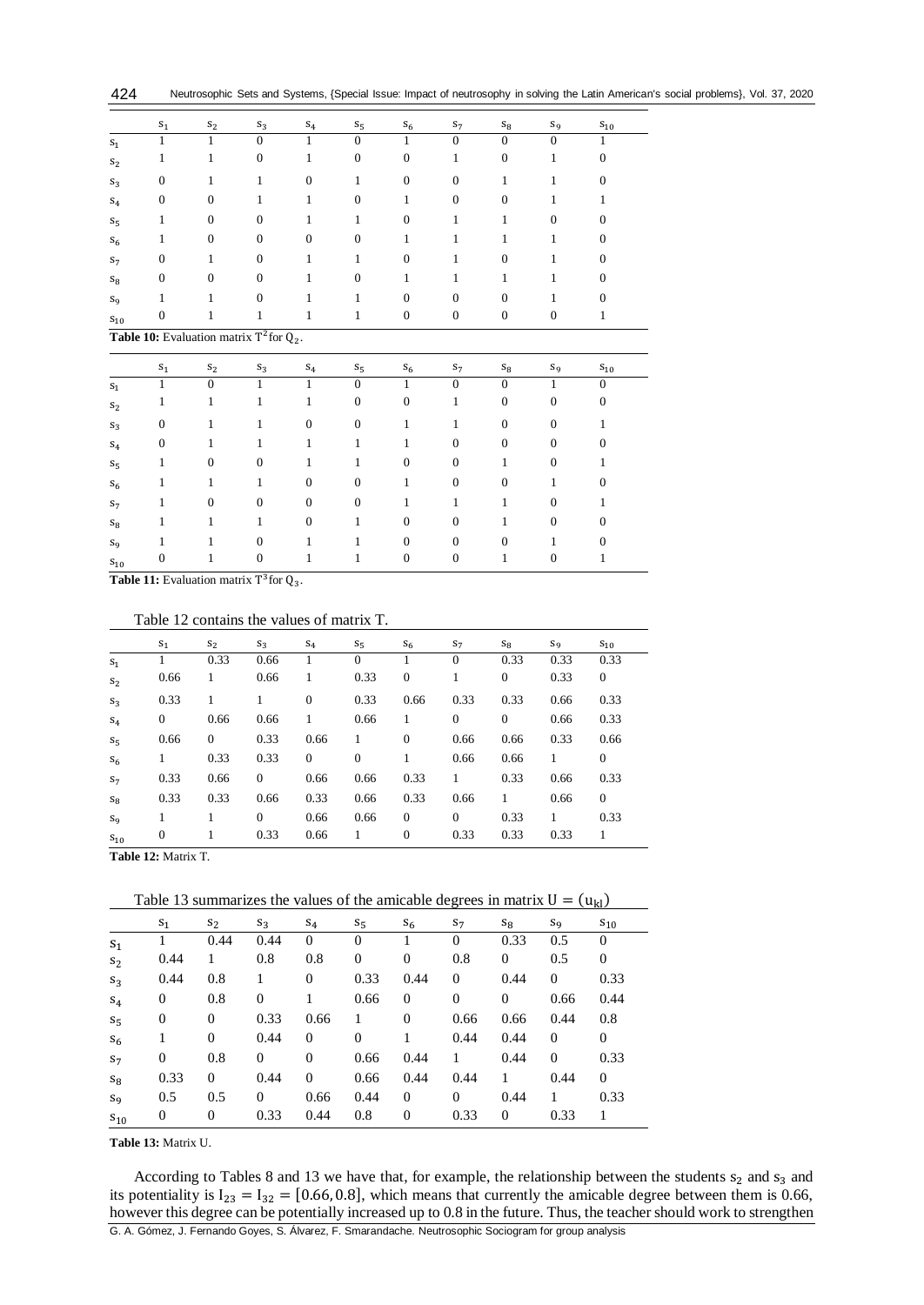the relationship between these two students, instead of students  $s_1$  and  $s_2$  with  $I_{12} = I_{21} = [0.44, 0.44]$ , which seems to do not have the opportunity of changing and is weaker than the relationship between  $s_2$  and  $s_3$ .

Calculating the leadership index with Equations 7 and 8, we have the following results:

- $\mu =$ (0.127217,0.102159, 0.084811, 0.086739,0.135698, 0.100231, 0.088666,0.111796, 0.077101, 0.085582). Whereas,  $\theta =$
- (0.098068,0.114461, 0.100117, 0.094262,0.120609, 0.087822, 0.097190,0.099532, 0.102459, 0.085480). It is interpreted that student 5 is the leader according to  $\mu(5) = 0.135698$  that is a maximum; however, po-
- tentially his/her leadership can slightly diminish because of  $\theta(5) = 0.120609$ .

Finally, we depict the neutrosophic sociogram of the example. See Figure 3.



**Figure 3:** Neutrosophic sociogram of the example.

Let us note that the neutrosophic sociogram in Figure 3 shows in black continuous lines the relationships between the pair of students with fuzzy amicable degree bigger than 0, from Table 8. With dashed lines in red, we represent the edges with amicable degree bigger than 0 in matrix U and null value in matrix G, according to Table 13.

The results represented with continuous lines model the current preferences and the dashed lines represent the potential future links. For simplicity, we omitted in the graph the fuzzy amicable degrees values associated with the edges and the symbol I associated with the lines in red. Let us remark that this is a non-directed graph.

## **Conclusion**

This paper introduces the neutrosophic sociograms. The crisp and fuzzy sociograms only take into account the preference relationships between individuals of the social group under investigation. However, it is possible that there are individuals in the group, especially if it is a large group, where some individuals do not know each other well and therefore are not designated as preferred ones. This type of relationship with lack of knowledge or lack of trust between two members can be consider an indeterminate relationship, where the future of the bond may be a preference relationship or a non-preference relationship, depending on group dynamics. Neutrosophic sociograms consider these indeterminacies, which are measured a possible future relationship. They are non-directed neutrosophic graphs. In this paper, we introduce a method to calculate the matrix of the graph, which is a neutrosophic matrix. The calculations include the weights or importance of each of the questions used to measure the preferred individuals to carry out the activities with. The advantage of defining a neutrosophic sociogram, instead of a crisp or fuzzy sociogram, is that it achieves greater accuracy in the representation of social relationships, and offers a better idea of what group dynamics is like and in which individuals the group cohesion can be strengthened. In future works we will study in depth the relationship of neutrosophic sociograms with Shapley value, taking into account that in the offsets [26, 27] there is an example of a solution for cooperative n-personal games using these neutrosophic sets [28].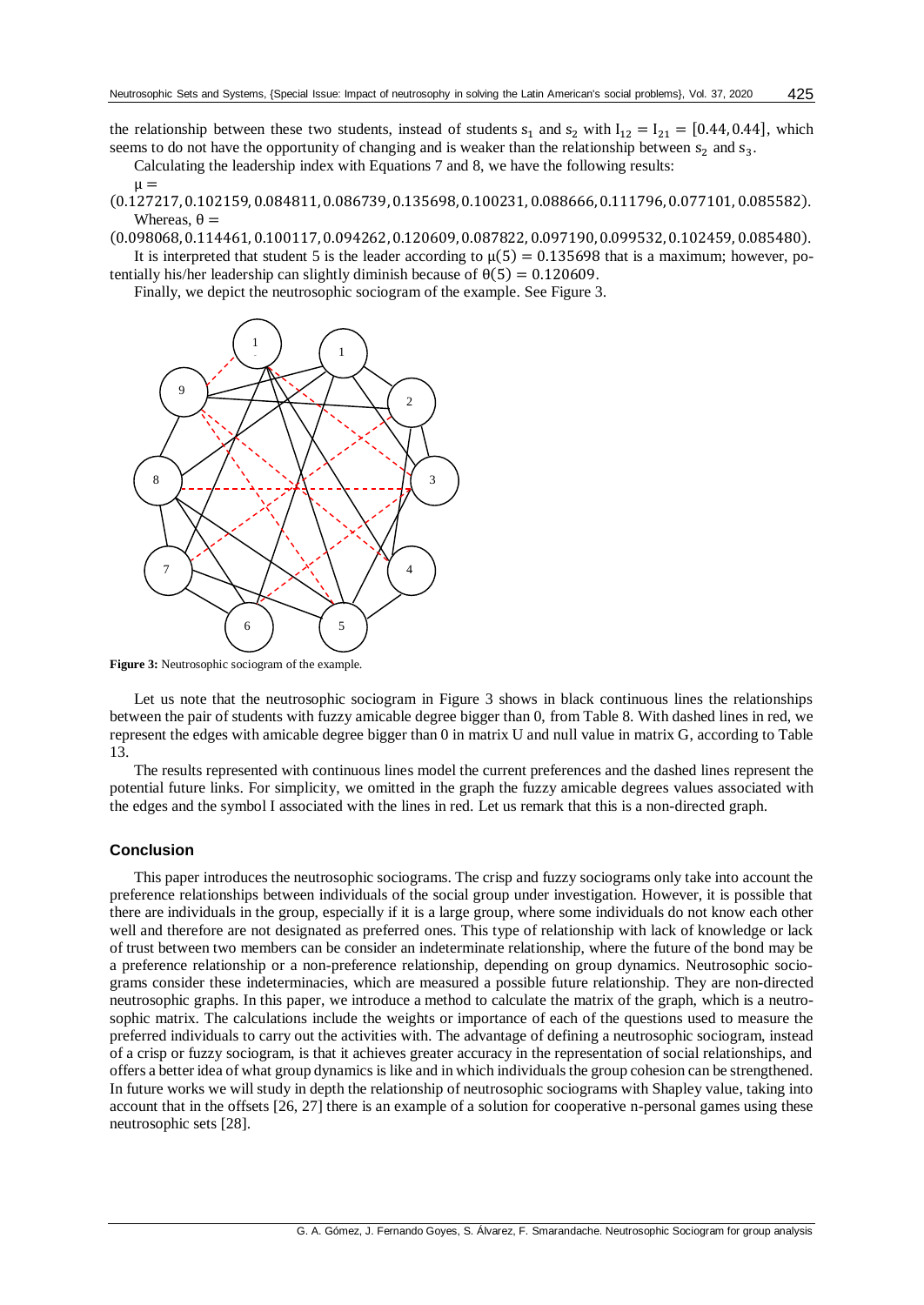#### **References**

- 1. Bautista, E., E. Casas, I. Pineda, J.M. Bezanilla, L. Renero, and Y. Silva, *Usefulness of the sociogram as tool for the analysis of group interactions (Utilidad del sociograma como herramienta para el análisis de las interacciones grupales)(In Spanish). Psicologia para América Latina*,, 2009. *2009*(18): p. 1-6.
- 2. Yanai, M., A. Yanai, E. Tsuda, Y. Okuda, H. Yamashita, and J. Inaida, *Fuzzy Sociogram Analysis Applying Shapley Value. Biomedical Fuzzy and Human Sciences*,, 1996 **2**(I): p. 63-68.
- 3. Uesu, H., H. Yamashita, M. Yanai, and M. Tomita. *Sociometry analysis applying fuzzy node fuzzy graph*. in *Proceedings Joint 9th IFSA World Congress and 20th NAFIPS International Conference*. 2001. IEEE.
- 4. Smarandache, F., *Introduction to Neutrosophic Sociology (Neutrosociology)* 2019, Brussells: Pons.
- 5. García-Arias, N., N. Quevedo-Arnaiz, S. Gavilánez-Villamarín, and M. Cleonares-Borbor, *Neutrosociology for the Analysis of the Pros and Cons of the LIFE Series in UNIANDES, Ecuador. Neutrosophic Sets and Systems*,, 2020. **34**: p. 177-182.
- 6. Leyva-Vázquez, M., *Neutrosophy: New advances in the treatment of the uncertainty (Neutrosofía: Nuevos avances en el tratamiento de la incertidumbre)(In Spanish)*. 2018, Brussels: Pons.
- 7. Gómez, G.Á. and J.E. Ricardo, *Método para medir la formación de competencias pedagógicas mediante números neutrosóficos de valor único.* Neutrosophic Computing and Machine Learning, 2020. **11**.
- 8. Guaman Chacha, K.A., E.H. Ramos, C.O. Dias, and T.S. Coba Toledo, *Neutrosophic model for the analysis of administrative offences on sexual abuse in the ecuadorian educational system.* Neutrosophic Sets and Systems, 2019. **26**(1): p. 21.
- 9. Ashbacher, C., *Introduction to Neutrosophic Logic*. 2002, Rehoboth, USA: American Research Press.
- 10. Smarandache, F., *A unifying field in logics: neutrosophic logic. Neutrosophy, neutrosophic set, neutrosophic probability and statistics*. 2005: American Research Press.
- 11. Betancourt-Vázquez, A., K. Pérez-Teruel, and M. Leyva-Vázquez, *Modeling and analyzing non-functional requirements interdependencies with neutrosofic logic. Neutrosophic Sets and Systems*,, 2015. **9**: p. 44-46.
- 12. Muzaffar, A., M.T. Nafis, and S.S. Sohail, *Neutrosophy Logic and its Classification: An Overview. Neutrosophic Sets and Systems*, , 2020. **35**: p. 239-251.
- 13. Bendjenna, H., P.-J. Charrel, and N.E. Zarour, *Identifying and Modeling Non-Functional Concerns Relationships Journal of Software Engineering & Applications*,, 2010. **3**: p. 820-826.
- 14. Ali, M., F. Smarandache, M. Shabir, and M. Naz, *Soft Neutrosophic Ring and Soft Neutrosophic Field. Neutrosophic Sets and Systems*,, 2014. **3**: p. 53-59.
- 15. Şahin, M. and A. Kargın, *Neutrosophic Triplet Normed Ring Space. Neutrosophic Sets and Systems*,, 2018. **21**: p. 20-27.
- 16. Vasantha-Kandasamy, W.B. and F. Smarandache, *Algebraic Structure of Neutrosophic Duplets in Neutrosophic Rings < Z U I>, < Q U I> and < R U I>. Neutrosophic Sets and Systems*,, 2018. **23**: p. 85-95.
- 17. Bera, T., S. Broumi, and N.K. Mahapatra, *Behaviour of Ring Ideal in Neutrosophic and Soft Sense. Neutrosophic Sets and Systems*,, 2019. **25**: p. 1-24.
- 18. Vasantha-Kandasamy, W.B. and F. Smarandache, *Basic Neutrosophic Algebraic Structures and Their Application to Fuzzy and Neutrosophic Models*. 2004, Church Rock: Hexis.
- 19. Salmeron, J.L. and F. Smarandache, *Processing Uncertainty and Indeterminacy in Information Systems Projects Success Mapping.*, in *Computational Modeling in Applied Problems: collected papers on econometrics, operations research, game theory and simulation*, F. Smarandache, S. Bhattacharya, and M. Khoshnevisan, Editors. 2006, Hexis. p. 93-106.
- 20. Ye, J., *Bidirectional projection method for multiple attribute group decision making with neutrosophic numbers. Neural Computing and Applications*,, 2017. **28**: p. 1021-1029.
- 21. Hussain, S.S., S. Jafari, S. Broumi, and N. Durga, *Operations on Neutrosophic Vague Graphs. Neutrosophic Sets and Systems*, , 2020. **35**: p. 368-386.
- 22. Saleh-Al-Subhi, S.H., I. Pérez-Pupo, R. García-Vacacela, P.Y. Piñero-Pérez, and M.Y. Leyva-Vázquez, *A New Neutrosophic Cognitive Map with Neutrosophic Sets on Connections, Application in Project Management. Neutrosophic Sets and Systems*,, 2018. **22**: p. 63-75.
- 23. Barriga-Dias, R., W. Ortiz-Choez, I. Martillo-Alcivar, and W. Ortiz-Aguilar, *Neutrosophy for software requirement prioritization. Neutrosophic Sets and Systems*,, 2017. **17**: p. 93-98.
- 24. Smarandache, F., J.E. Ricardo, E.G. Caballero, M. Yelandi, L. Vázquez, and N.B. Hernández, *Delphi method for evaluating scientific research proposals in a neutrosophic environment.* Neutrosophic Sets and Systems, 2020: p. 204.
- 25. Maldonado, P.A.C., Y.P. Martinez, and G.S. Escobar, *Neutrosophic statistics methods applied to demonstrate the extra-contractual liability of the state from the Administrative Organic Code.* Neutrosophic Sets and Systems, 2019: p. 27.